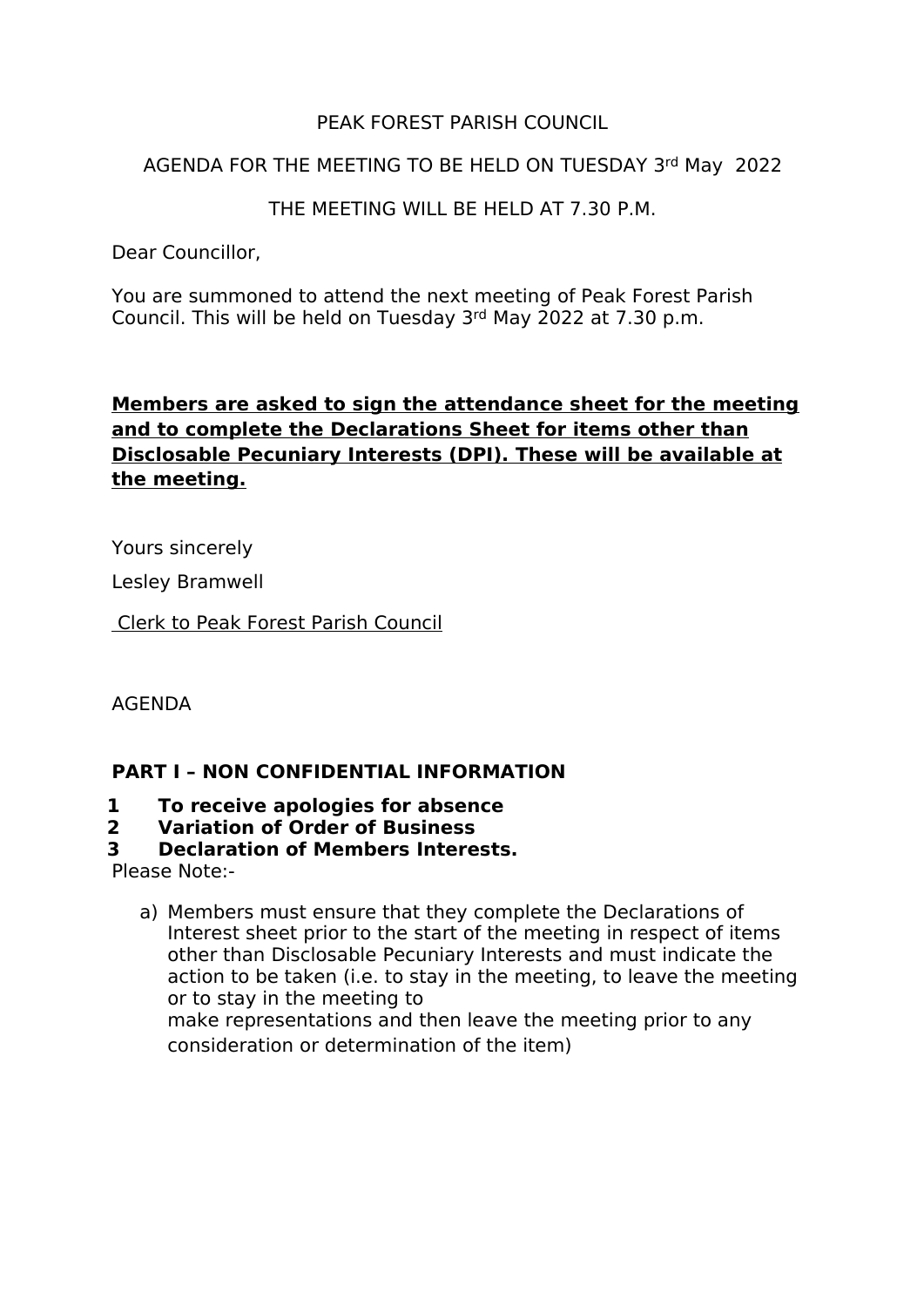(b) Where a Member indicates that they have a prejudicial interest, but wish to

make representations regarding the item before leaving the meeting, those

representations must be made under item (c) of Public Speaking.

The Declarations of Interests for matters other than Disclosable Pecuniary Interests will be read out from the Declaration Sheet – Members will be asked to confirm that the record is correct.

## **4 To receive and approve requests fordispensations from members on**

**matters in which they have a Disclosable Pecuniary Interest.**

## **5 To determine which items if any from Part 1 of the Agenda should be**

## **taken with the public excluded**.

If the Council decides to exclude the public it will be necessary to pass a resolution in the following terms:- "That in view of the confidential nature of item…to consider a resolution to exclude the press and public from the meeting in accordance with the Public Bodies (Admission to Meetings) Act 1960, s1, in order to discuss the item."

## **6 Public Speaking – (10 Minutes)**

(a) A period of not more than ten minutes will be made available for members of the public and Members of the Council to comment on any matter. Where a member indicates they have a prejudicial interest, but wish to make representations regarding the item before leaving the meeting, those representations must be made under item (c) below. (If the item to which representations of comment were made by a Member is on the Agenda the Member must declare again and withdraw from the meeting during consideration of the item).

(b) If the Police Liaison Officer, a County Council or District Council Member is in attendance they will be given the opportunity to raise any relevant matter. Members of the Council however will